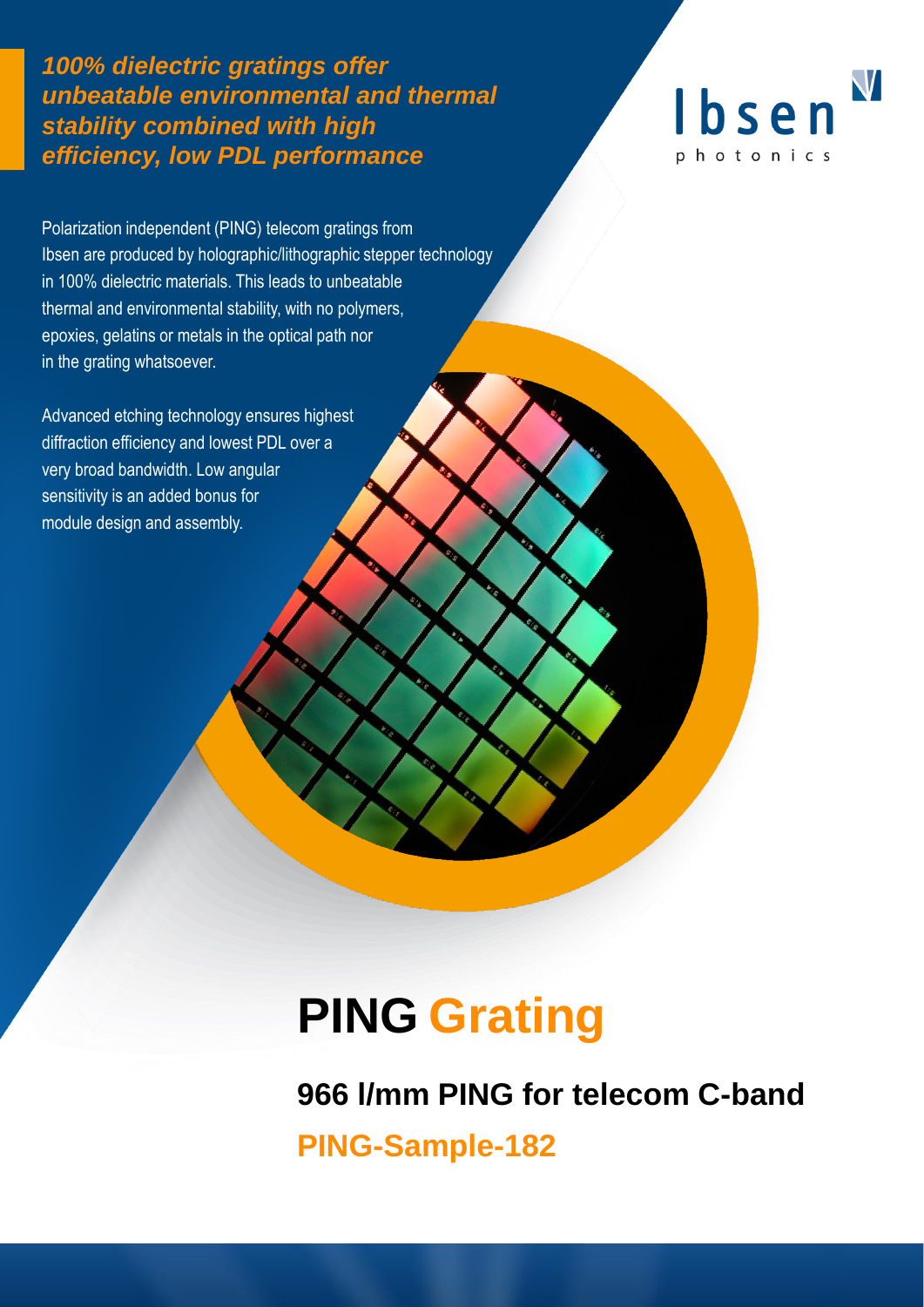# **966 l/mm PING Grating for telecom C-band**

**PING-Sample-182**

#### **Benefits**

High efficiency, low PDL, broad spectral bandwidth Transmission gratings give much greater alignment tolerances Low transmitted wavefront distortion High tolerance to illumination angle of incidence Two grating designs are possible, offering compact design possibilities Unbeatable thermal & environmental stability & lifetime



| <b>Parameter</b>                 | <b>Specification</b>                                             |
|----------------------------------|------------------------------------------------------------------|
| <b>Materials</b>                 | 100% dielectric materials                                        |
| Grating area                     | 12 mm $\times$ 2.5 mm                                            |
| Chip size                        | 15.5 mm x 3.5 mm                                                 |
| Chip thickness                   | 0.625 mm                                                         |
| Grating resolution               | 966.18 l/mm                                                      |
| <b>PDL</b>                       | $<$ 0.25 dB                                                      |
| Angle of incidence (AOI)         | 49.9 degrees                                                     |
| Diffraction efficiency (TE & TM) | $>90\%$                                                          |
| <b>Bandwidth</b>                 | 1525 nm - 1565 nm                                                |
| Production technology            | Holographic/lithographic stepper and RIE etching                 |
| Maximum operating temperature    | >500 degrees C                                                   |
| Pagkaging and shipment           | Gelpak containers. Manufactured and sealed in class 10 cleanroom |
| Cleaning recommendation          | First contact. Available from Photonic Cleaning                  |



For further information you can contact us directly at:

Ibsen Photonics A/S Phone +45 4434 7000

Ryttermarken 15-21 Fax +45 4434 7001

DK-3520 Farum Denmark

www.ibsen.com E-mail inquiry@ibsen.com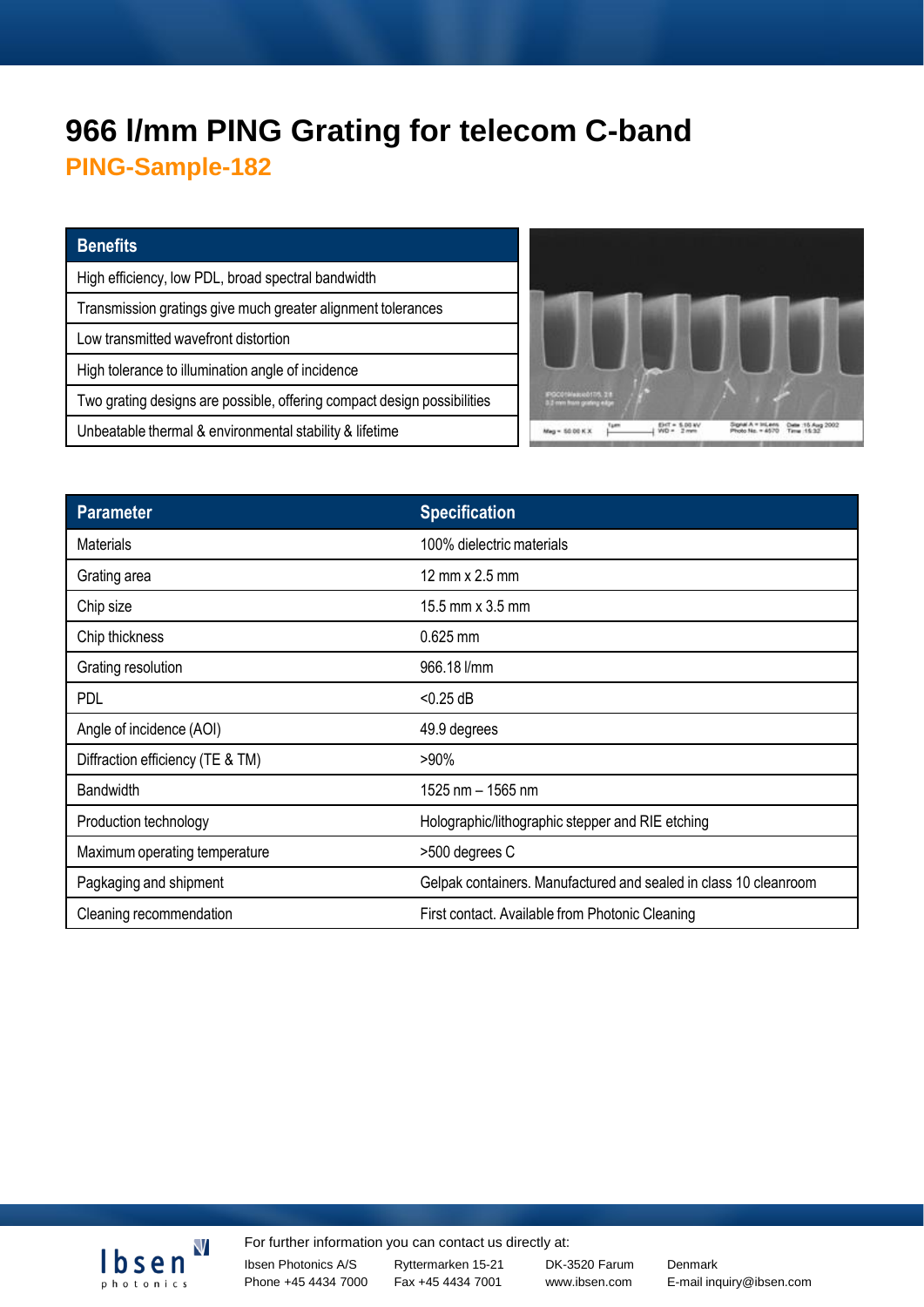# **966 l/mm PING Grating for telecom C-band PING-Sample-182**

#### **Typical grating performance**





### **Diffraction efficiency vs incident angle**





For further information you can contact us directly at:

Ibsen Photonics A/S Phone +45 4434 7000 Ryttermarken 15-21 Fax +45 4434 7001

DK-3520 Farum Denmark

www.ibsen.com E-mail inquiry@ibsen.com